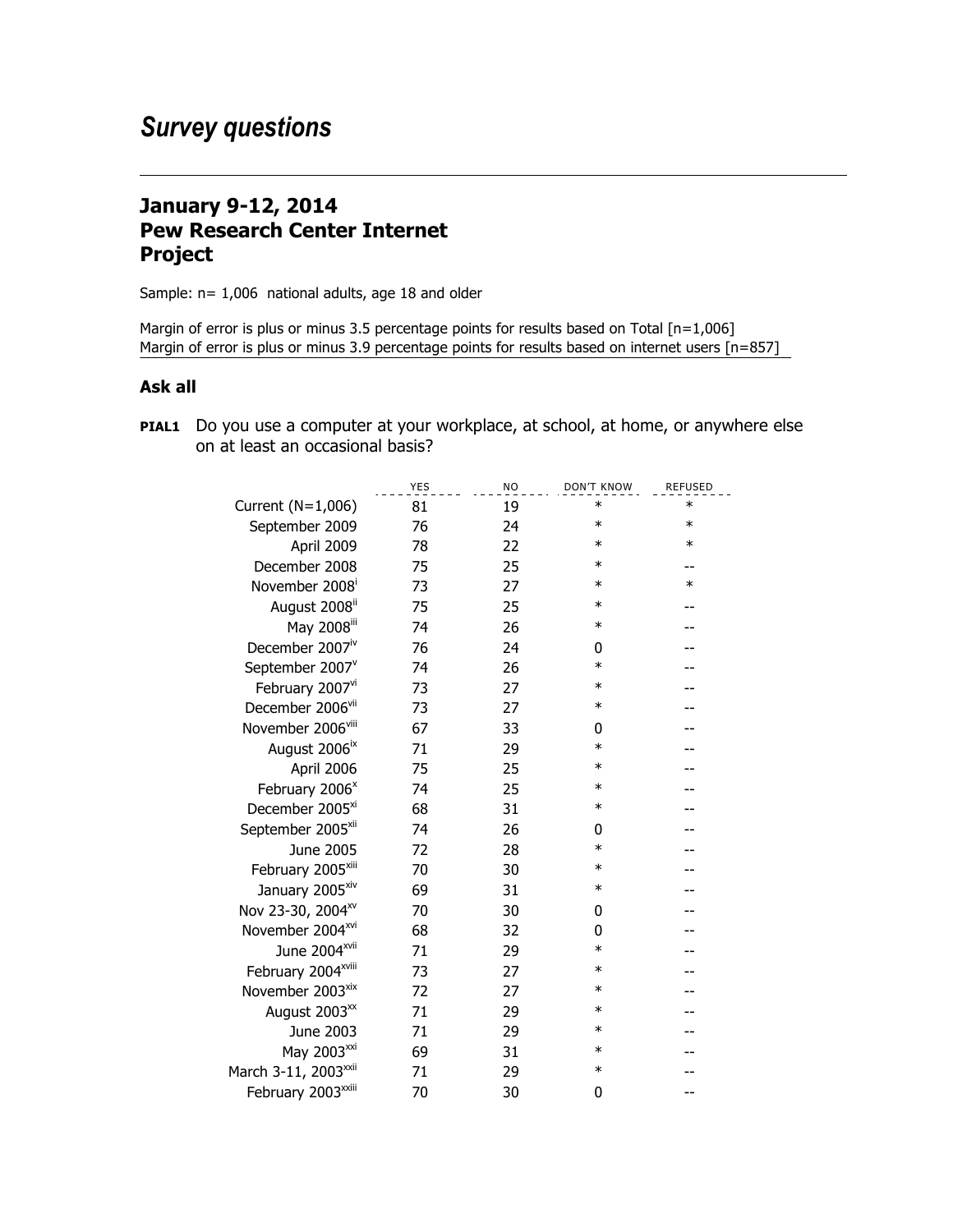| December 2002 <sup>xxiv</sup>    | 68 | 32 | 0      |  |
|----------------------------------|----|----|--------|--|
| November 2002 <sup>xxv</sup>     | 70 | 30 | $\ast$ |  |
| October 2002 <sup>xxvi</sup>     | 69 | 31 | $\ast$ |  |
| September 2002 <sup>xxvii</sup>  | 68 | 32 | $\ast$ |  |
| July 2002 <sup>xxviii</sup>      | 69 | 31 | $\ast$ |  |
| March/May 2002                   | 69 | 31 | $\ast$ |  |
| January 2002 <sup>xxix</sup>     | 67 | 33 | 0      |  |
| December 2001 <sup>xx</sup>      | 64 | 36 | $\ast$ |  |
| November 2001 <sup>xxxi</sup>    | 65 | 35 | $\ast$ |  |
| October 2001 <sup>xxxii</sup>    | 62 | 38 | $\ast$ |  |
| September 2001 <sup>xxxiii</sup> | 63 | 37 | $\ast$ |  |
| August 2001 <sup>xxxiv</sup>     | 66 | 34 | 0      |  |
| February 2001 <sup>xxxv</sup>    | 65 | 35 | O      |  |
| December 2000 <sup>xxxvi</sup>   | 69 | 31 | $\ast$ |  |
| November 2000 <sup>xxxvii</sup>  | 65 | 35 | $\ast$ |  |
| October 2000 <sup>xxxviii</sup>  | 64 | 36 | $\ast$ |  |
| September 2000 <sup>xxxix</sup>  | 62 | 38 | $\ast$ |  |
| August 2000 <sup>xl</sup>        | 63 | 37 | $\ast$ |  |
| June 2000 <sup>xli</sup>         | 60 | 40 | $\ast$ |  |
| April 2000 <sup>xlii</sup>       | 63 | 37 | $\ast$ |  |
|                                  |    |    |        |  |

[READ TO ALL:] On a different subject...

**EMINUSE**Do you use the internet or email, at least occasionally?

**INTMOB** Do you access the internet on a cell phone, tablet or other mobile handheld device, at least occasionally? $1$ 

|                                | USES INTERNET | DOES NOT USE<br><b>INTERNET</b> |
|--------------------------------|---------------|---------------------------------|
| Current (N=1,006)              | 87            | 13                              |
| Aug-Sept 2013                  | 80            | 20                              |
| May 2013                       | 85            | 15                              |
| December 2012 <sup>xliii</sup> | 81            | 19                              |
| November 2012 <sup>xliv</sup>  | 85            | 15                              |
| September 2012                 | 81            | 19                              |
| August 2012 <sup>xlv</sup>     | 85            | 15                              |
| April 2012                     | 82            | 18                              |
| February 2012                  | 80            | 20                              |
| December 2011                  | 82            | 18                              |

 <sup>1</sup> The definition of an internet user varies from survey to survey. Prior to January 2005, internet users were defined as those who said yes to "Do you ever go online to access the Internet or World Wide Web or to send and receive email?" From January 2005 thru February 2012, an internet user is someone said yes to either "Do you use the internet, at least occasionally?" (INTUSE) OR "Do you send or receive email, at least occasionally?" (EMLOCC). From April 2012 thru December 2012, an internet user is someone said yes to any of three questions: INTUSE, EMLOCC or "Do you access the internet on a cell phone, tablet or other mobile handheld device, at least occasionally?" (INTMOB). In May 2013, half the sample was asked INTUSE/EMLOCC/INTMOB and half was asked EMINUSE/INTMOB. Those May 2013 trend results are for both forms combined.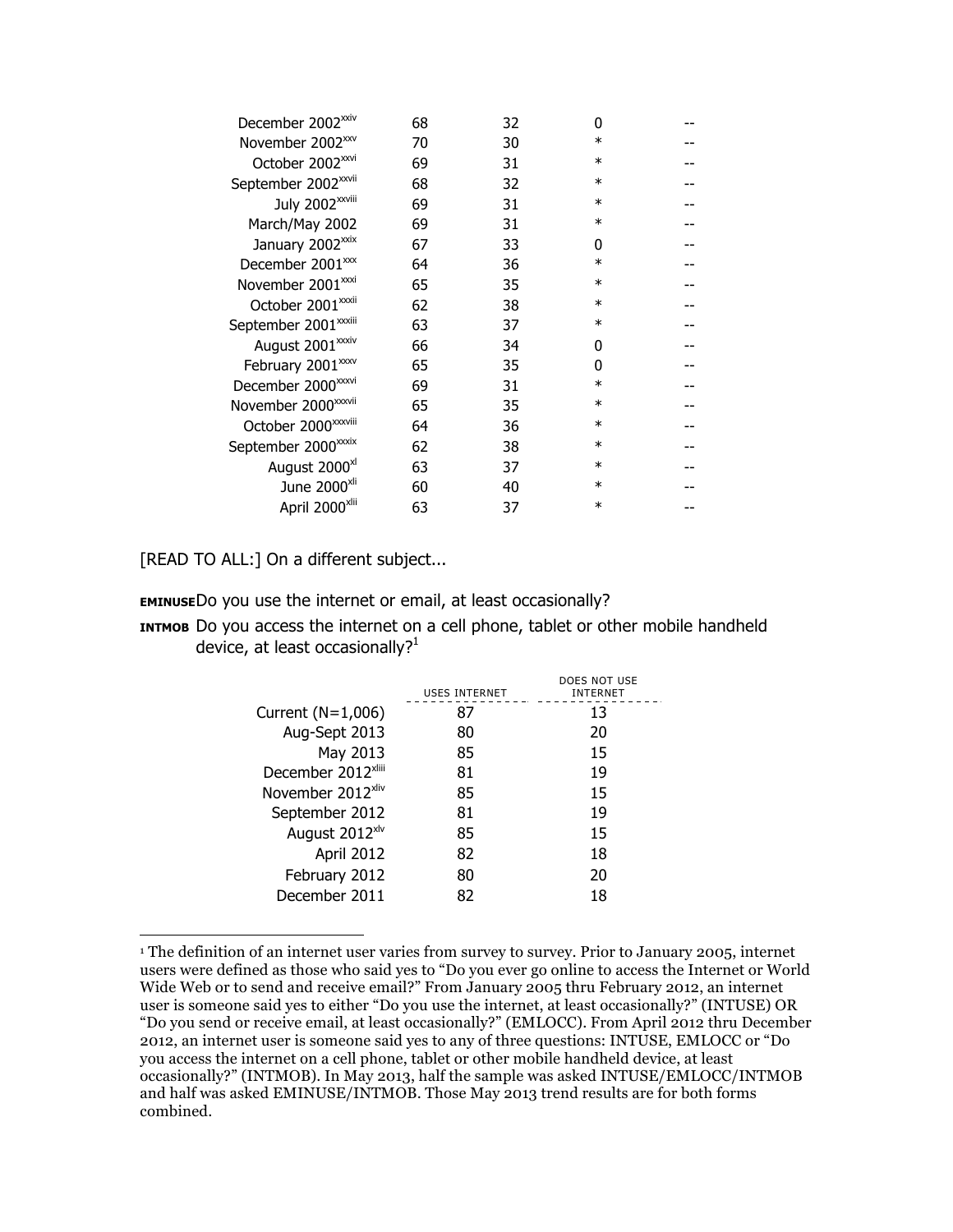| August 2011                                                     | 78       | 22       |
|-----------------------------------------------------------------|----------|----------|
| May 2011                                                        | 78       | 22       |
| January 2011xlvi                                                | 79       | 21       |
| December 2010xlvii                                              | 77       | 23       |
| November 2010xlviii                                             | 74       | 26       |
| September 2010                                                  | 74       | 26       |
| May 2010                                                        | 79       | 21       |
| January 2010xlix                                                | 75       | 25       |
| December 2009                                                   | 74       | 26       |
| September 2009                                                  | 77       | 23       |
| April 2009                                                      | 79       | 21       |
| December 2008                                                   | 74       | 26       |
| November 2008 <sup>li</sup>                                     | 74       | 26       |
| August 2008 <sup>lii</sup>                                      | 75       | 25       |
| July 2008                                                       | 77       | 23       |
| May 2008liv                                                     | 73       | 27       |
| April 2008 <sup>lv</sup>                                        | 73       | 27       |
| January 2008 <sup>lvi</sup>                                     | 70       | 30       |
| December 2007 <sup>Ivii</sup>                                   | 75       | 25       |
| September 2007 <sup>Iviii</sup>                                 | 73       | 27       |
| February 2007lix                                                | 71       | 29       |
| December 2006 <sup>1x</sup>                                     | 70       | 30       |
| November 2006 <sup>lxi</sup>                                    | 68       | 32       |
| August 2006 <sup>lxii</sup>                                     | 70       | 30       |
| April 2006 <sup>lxiii</sup>                                     | 73       | 27       |
| February 2006 <sup>lxiv</sup>                                   | 73       | 27       |
| December 2005 <sup>lxv</sup>                                    | 66       | 34       |
| September 2005 <sup>Ixvi</sup>                                  | 72       | 28       |
| June 2005 <sup>Ixvii</sup>                                      | 68       | 32       |
| February 2005 <sup>Ixviii</sup>                                 | 67       | 33       |
| January 2005 <sup>lxix</sup>                                    | 66       | 34       |
| Nov 23-30, 2004 <sup>1xx</sup>                                  | 59       | 41       |
| November 2004 <sup>lxxi</sup>                                   | 61       | 39       |
| July 2004 xxii                                                  | 67       | 33       |
| June 2004 <sup>lxxiii</sup>                                     | 63       | 37       |
| March 2004 xxiv                                                 | 69       | 31       |
| February 2004 xxv                                               | 63       | 37<br>36 |
| November 2003 <sup>Ixxvi</sup><br>August 2003 <sup>Ixxvii</sup> | 64<br>63 | 37       |
| June 2003 bxwiii                                                | 62       | 38       |
| May 2003lxxix                                                   | 63       | 37       |
| March 3-11, 2003 <sup>1xxx</sup>                                | 62       | 38       |
| February 2003 xxxi                                              | 64       | 36       |
| December 2002 <sup>Ixxxii</sup>                                 | 57       | 43       |
| November 2002 <sup>Ixxxiii</sup>                                | 61       | 39       |
| October 2002 <sup>Ixxxiv</sup>                                  | 59       | 41       |
| September 2002 <sup>1xxxv</sup>                                 | 61       | 39       |
| July 2002 xxvi                                                  | 59       | 41       |
| March/May 2002 <sup>Ixxxvii</sup>                               | 58       | 42       |
|                                                                 |          |          |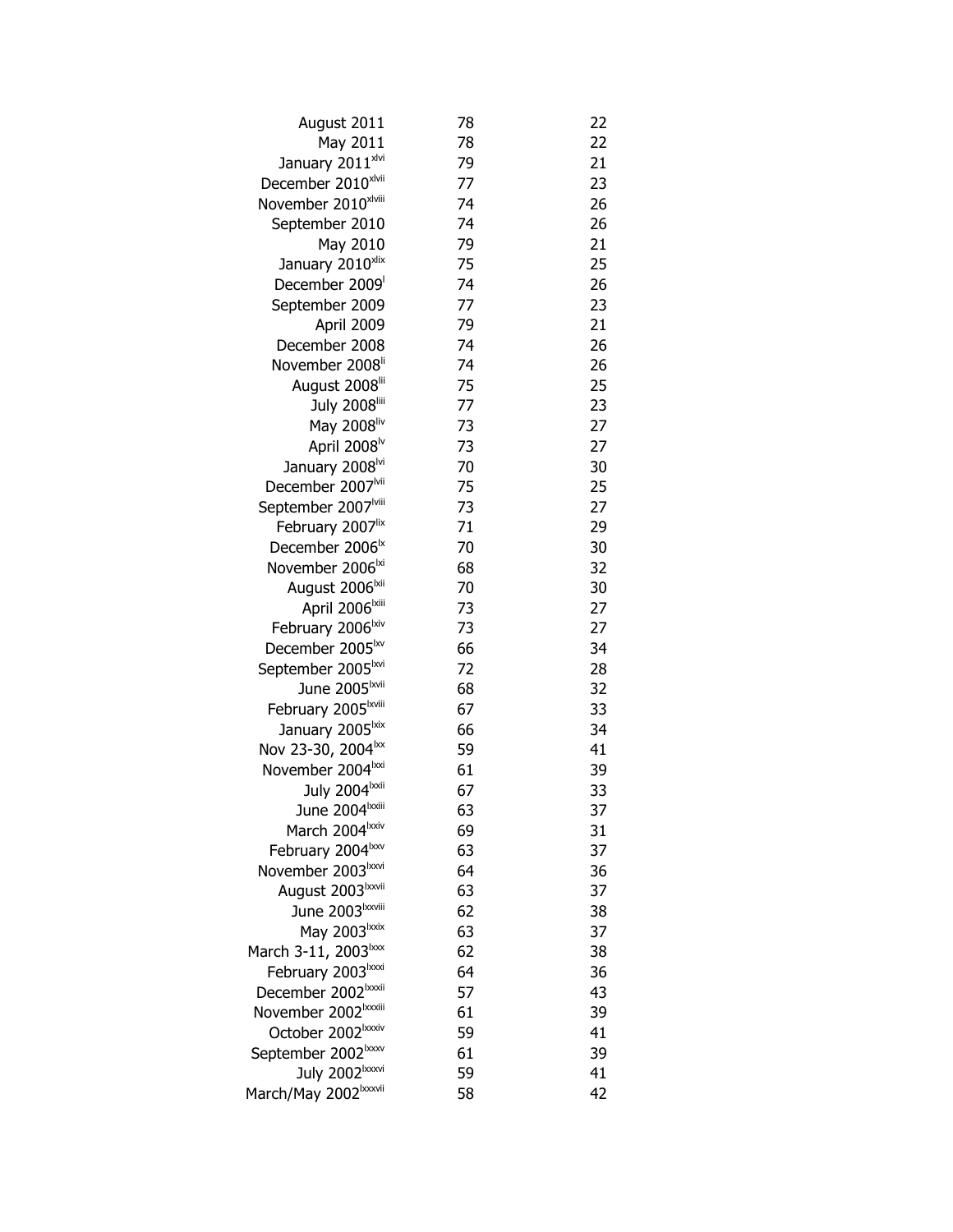| January 2002 <sup>Ixxxviii</sup> | 61 | 39 |
|----------------------------------|----|----|
| December 2001 <sup>lxxxix</sup>  | 58 | 42 |
| November 2001 <sup>xc</sup>      | 58 | 42 |
| October 2001 <sup>xci</sup>      | 56 | 44 |
| September 2001 <sup>xcii</sup>   | 55 | 45 |
| August 2001 <sup>xciii</sup>     | 59 | 41 |
| February 2001 <sup>xciv</sup>    | 53 | 47 |
| December 2000 <sup>xcv</sup>     | 59 | 41 |
| November 2000 <sup>xcvi</sup>    | 53 | 47 |
| October 2000 <sup>xcvii</sup>    | 52 | 48 |
| September 2000 <sup>xcviii</sup> | 50 | 50 |
| August 2000 <sup>xcix</sup>      | 49 | 51 |
| June $2000^{\circ}$              | 47 | 53 |
| May 2000 <sup>ci</sup>           | 48 | 52 |

## **QL1** Next... Do you have a cell phone, or not?<sup>2</sup>

|                     | <b>YES</b> | <b>NO</b> | <b>DON'T KNOW</b> | <b>REFUSED</b> |
|---------------------|------------|-----------|-------------------|----------------|
| Current $(n=1,006)$ | 90         | 10        | ∗                 | $\ast$         |
| Aug-Sept 2013       | 89         | 11        | 0                 | 0              |
| May 2013            | 91         | 9         | 0                 | $\ast$         |
| December 2012       | 87         | 13        | $\ast$            | $\Omega$       |
| November 2012       | 85         | 15        | <sup>0</sup>      | $\ast$         |
| Sept 2012           | 85         | 15        | $\ast$            | 0              |
| August 2012         | 89         | 10        | 0                 | $\ast$         |
| April 2012          | 88         | 12        | $\ast$            | $\ast$         |
| February 2012       | 88         | 12        | $\Omega$          | $\ast$         |
| December 2011       | 87         | 13        | 0                 | $\ast$         |
| August 2011         | 84         | 15        | $\ast$            | $\ast$         |
| May 2011            | 83         | 17        | $\ast$            | 0              |
| January 2011        | 84         | 16        | $\ast$            | $\ast$         |
| December 2010       | 81         | 19        | $\ast$            | $\ast$         |
| November 2010       | 82         | 18        | $\Omega$          | $\ast$         |
| September 2010      | 85         | 15        | $\ast$            | $\ast$         |
| May 2010            | 82         | 18        | $\ast$            | $\Omega$       |
| January 2010        | 80         | 20        | 0                 | $\ast$         |
| December 2009       | 83         | 17        | 0                 | $\ast$         |
| September 2009      | 84         | 15        | $\ast$            | $\ast$         |
| April 2009          | 85         | 15        | $\ast$            | $\ast$         |
| Dec 2008            | 84         | 16        | $\ast$            | $\ast$         |

 2 Question was asked of landline sample only. Results shown here have been recalculated to include cell phone sample in the "Yes" percentage. Beginning September 2007, question/item was not asked of the cell phone sample, but trend results shown here reflect Total combined Landline and cell phone sample. In past polls, question was sometimes asked as an independent question and sometimes as an item in a series. Wording may vary from survey to survey. Wording variations include: "Do you have a cell phone or a Blackberry or iPhone or other device that is also a cell phone?"; "Do you have...a cell phone or a Blackberry or iPhone or other handheld device that is also a cell phone?"; Do you have a cell phone, or a Blackberry or other device that is also a cell phone?"; "Do you happen to have a cell phone?"; " "Do you have a cell phone?"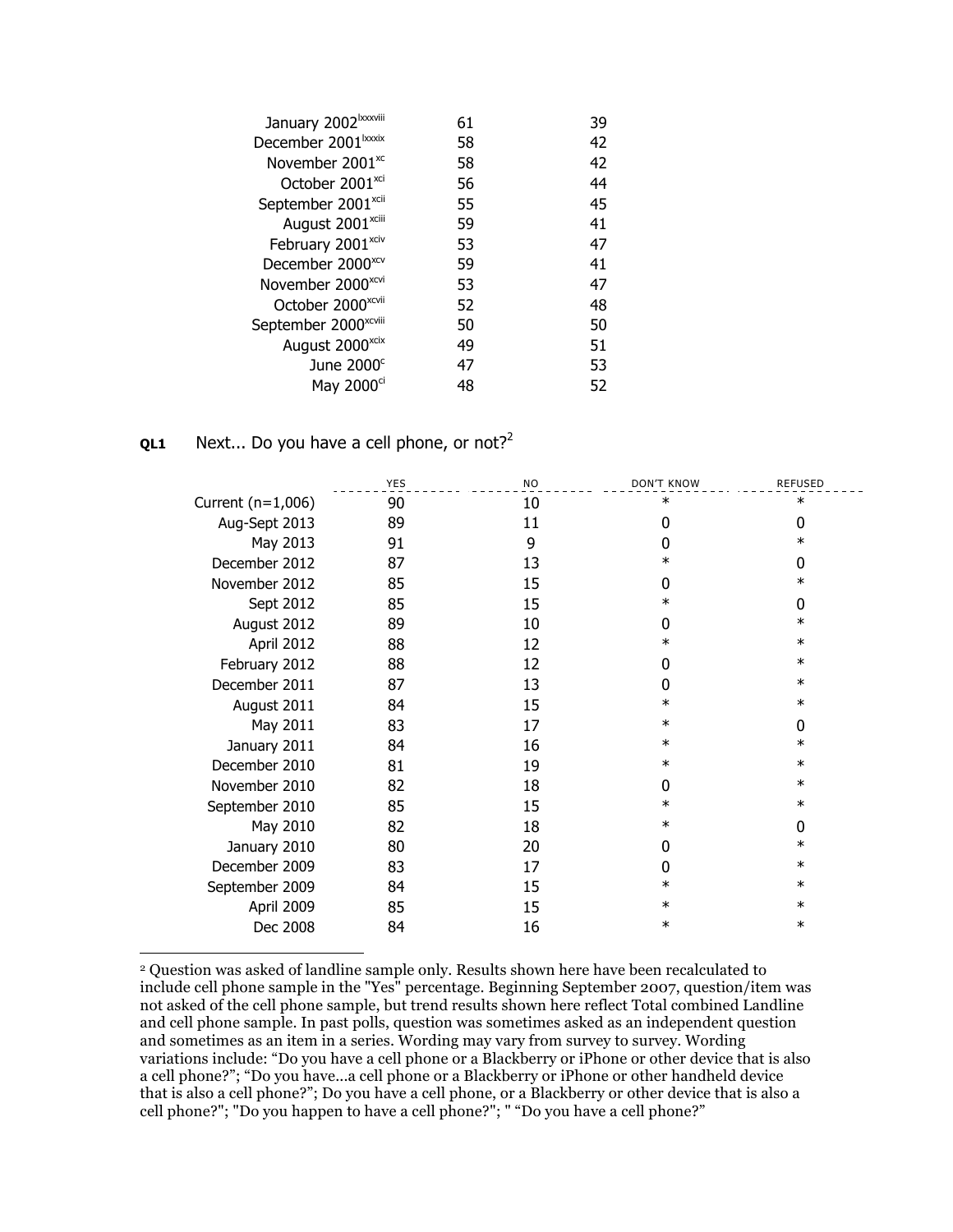| <b>July 2008</b> | 82 | 18 | $\ast$ |  |
|------------------|----|----|--------|--|
| May 2008         | 78 | 22 | $\ast$ |  |
| April 2008       | 78 | 22 | $\ast$ |  |
| January 2008     | 77 | 22 | $\ast$ |  |
| Dec 2007         | 75 | 25 | $\ast$ |  |
| Sept 2007        | 78 | 22 | $\ast$ |  |
| April 2006       | 73 | 27 | $\ast$ |  |
| January 2005     | 66 | 34 | $\ast$ |  |
| Nov. 23-30, 2004 | 65 | 35 | $\ast$ |  |
|                  |    |    |        |  |

**SMART1** Some cell phones are called "smartphones" because of certain features they have. Is your cell phone a smartphone such as an iPhone, Android, Blackberry or Windows phone, or are you not sure? $3^3$ 

Based on cell phone owners (n=928)

|                          | YES.<br>SMARTPHONE | NO, NOT A<br>SMARTPHONE | NOT SURE/<br>DON'T KNOW | REFUSED |
|--------------------------|--------------------|-------------------------|-------------------------|---------|
| Current                  | 65                 | 30                      |                         | ∗       |
| Aug-Sept 2013 [N=1,636]  | 60                 | 33                      |                         | $^\ast$ |
| May 2013 [N=2,076]       | 55                 | 39                      |                         | $^\ast$ |
| December 2012 [N=1,954]  | 52                 | 41                      |                         | $^\ast$ |
| November 2012 [N=1,992]  | 55                 | 38                      |                         | $^\ast$ |
| September 2012 [N=2,581] | 53                 | 40                      |                         | $^\ast$ |
| April 2012 [N=1,954]     | 46                 | 44                      | 10                      | $^\ast$ |
| February 2012 [N=1,961]  | 45                 | 46                      | 8                       | $^\ast$ |
| May 2011 [N=1,914]       |                    |                         |                         | $^\ast$ |

**PIAL2** Did you happen to use the internet or email YESTERDAY on a computer or mobile device? $4^4$ 

| Based on internet users $[N=857]$ |                                           |                                                 |            |         |
|-----------------------------------|-------------------------------------------|-------------------------------------------------|------------|---------|
|                                   | YES, USED<br><b>INTFRNFT</b><br>YESTERDAY | NO, DID NOT USE<br><b>INTFRNFT</b><br>YESTERDAY | DON'T KNOW | RFFUSFD |
| Current                           |                                           |                                                 | ж          | ж       |
| September 2009 <sup>5</sup>       |                                           |                                                 | ж          | ж       |

 <sup>3</sup> Wording may vary from survey to survey. Wording variations include: "Some cell phones are called "smartphones" because of certain features they have. Is your cell phone a smartphone, such as an iPhone, Android, Blackberry or Windows phone, or are you not sure?"; "Some cell phones are called "smartphones" because of certain features they have. Is your cell phone a smartphone or not, or are you not sure?"

<sup>4</sup> Wording in current survey was changed add "mobile device."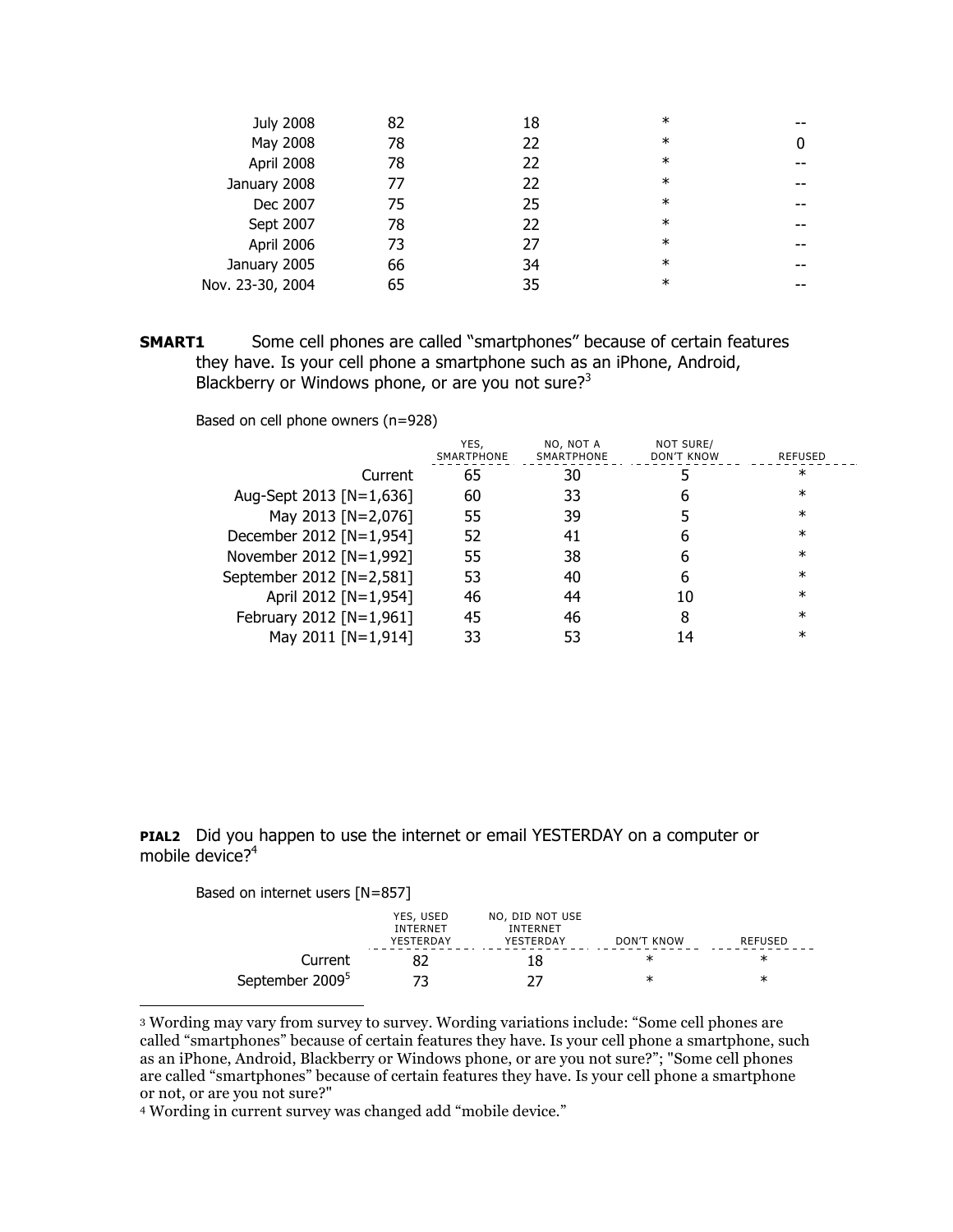|                            | April 2009               | 73 | 26 | 1            | $\ast$ |
|----------------------------|--------------------------|----|----|--------------|--------|
| December 2008              |                          | 72 | 28 | $\ast$       |        |
| November 2008              |                          | 72 | 27 | $\ast$       |        |
| August 2008                |                          | 72 | 27 | $\mathbf{1}$ |        |
|                            | <b>July 2008</b>         | 71 | 28 | $\mathbf{1}$ |        |
|                            | May 2008                 | 70 | 30 | $\mathbf{1}$ |        |
|                            | April 2008               | 72 | 28 | $\ast$       |        |
| December 2007              |                          | 72 | 27 | $\ast$       |        |
| September 2007             |                          | 68 | 32 | $\ast$       |        |
| February 2007              |                          | 69 | 31 | $\ast$       |        |
| December 2006              |                          | 65 | 34 | $\ast$       |        |
| November 2006              |                          | 64 | 36 | $\ast$       |        |
| August 2006                |                          | 66 | 34 | $\ast$       |        |
|                            | April 2006               | 66 | 33 | $\ast$       |        |
| December 2005              |                          | 63 | 36 | $\ast$       |        |
| September 2005             |                          | 65 | 34 | $\ast$       |        |
| February 2005              |                          | 60 | 40 | $\ast$       |        |
| January 2005               |                          | 58 | 42 | $\ast$       |        |
| November 2004              |                          | 61 | 39 | $\ast$       |        |
|                            | June 2004                | 53 | 46 | 1            |        |
| February 2004              |                          | 55 | 44 | $\ast$       |        |
| November 2003              |                          | 54 | 45 | $\ast$       |        |
|                            | <b>July 2003</b>         | 52 | 47 | 1            |        |
|                            | June 2003                | 55 | 44 | $\ast$       |        |
|                            | May 2003                 | 58 | 42 | $\ast$       |        |
| March 3-11, 2003           |                          | 60 | 40 | 0            |        |
| February 2003              |                          | 60 | 40 | $\ast$       |        |
| December 2002              |                          | 56 | 44 | $\ast$       |        |
| November 2002              |                          | 57 | 43 | $\ast$       |        |
| October 2002               |                          | 57 | 43 | 0            |        |
| September 2002             |                          | 58 | 42 | $\ast$       |        |
|                            | <b>July 2002</b>         | 53 | 47 | $\ast$       |        |
| March/May 2002             |                          | 57 | 43 | $\ast$       |        |
| January 2002 <sup>6</sup>  |                          | 59 | 41 | $\ast$       |        |
| Dec. 17-23, 2001           |                          | 58 | 42 | ж            |        |
| Nov. 19-Dec. 16 2001       |                          | 60 | 40 | $\ast$       |        |
| Oct. 19-Nov. 18 2001       |                          | 61 | 39 | $\ast$       |        |
| Oct. 8-18 2001             |                          | 51 | 49 | 1            |        |
| October 2-7 2001           |                          | 56 | 43 | $\mathbf{1}$ |        |
| Sept 20-Oct 1 2001         |                          | 57 | 42 | $\mathbf{1}$ |        |
| Sept 12-19 2001            |                          | 51 | 49 | $\ast$       |        |
| August 2001                |                          | 56 | 44 | $\ast$       |        |
| February 2001 <sup>7</sup> |                          | 59 | 41 | $\ast$       |        |
|                            | Fall 2000 <sup>cii</sup> | 56 | 44 | $\ast$       |        |
| August 2000                |                          | 50 | 50 | $\ast$       |        |
|                            |                          |    |    |              |        |

 5 Prior to January 2005, question wording was "Did you happen to go online or check your email **yesterday**?"

 $6$  Internet user defined as Q5=1 and Q6=1 from Aug. 2001 until Jan 2002.

7 Internet user for Feb. 2001 defined as Q5=1 and (Q6=1 or Q6A=1-7).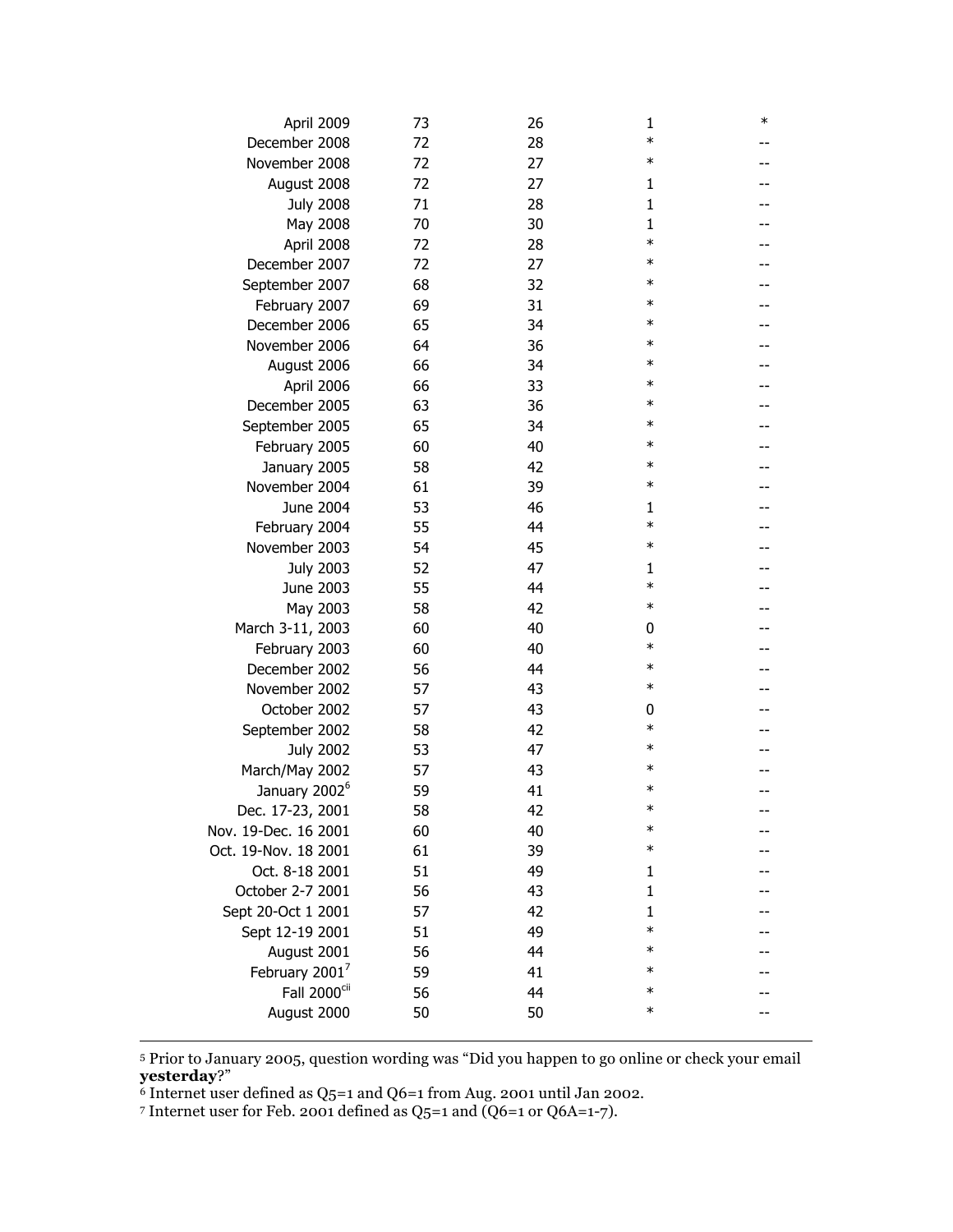| June 2000                  |    | 48 | ж | $- -$ |
|----------------------------|----|----|---|-------|
| April 2000                 | 55 | 45 |   | $- -$ |
| March 2000 <sup>ciii</sup> | 60 | 40 | ж | $- -$ |

**PIAL 3/4** When you went online yesterday, did you go online from **home**? Did you go online from **work** yesterday?

| Based on users who went online yesterday [N=857] |  |
|--------------------------------------------------|--|
|--------------------------------------------------|--|

|                             | ONLINE<br>YESTERDAY<br><b>AT HOME</b> | ONLINE<br>YESTERDAY<br><b>AT WORK</b> |
|-----------------------------|---------------------------------------|---------------------------------------|
| Current                     | 90                                    | 44                                    |
| September 2002 <sup>8</sup> | 79                                    | 39                                    |
| June 26-July 26, 2002       | 79                                    | 38                                    |
| March/May 2002              | 78                                    | 40                                    |
| January 2002                | 81                                    | 36                                    |
| Dec. 17-23, 2002            | 58                                    | 42                                    |
| Nov. 19-Dec. 16 2001        | 77                                    | 39                                    |
| Oct. 19-Nov. 18 2001        | 78                                    | 40                                    |
| Oct. 8-18 2001              | 74                                    | 46                                    |
| October 2-7 2001            | 78                                    | 43                                    |
| Sept 20-Oct 1 2001          | 75                                    | 36                                    |
| Sept 12-19 2001             | 74                                    | 42                                    |
| August 2001                 | 75                                    | 41                                    |
| February 2001               | 80                                    | 38                                    |
| <b>Fall 2000</b>            | 76                                    | 41                                    |
| July/August 2000            | 80                                    | 37                                    |
| April 2000                  | 76                                    | 42                                    |
| March 2000                  | 76                                    | 41                                    |

**PIAL5** How difficult would it be, if at all, to give up the following things in your life? If you do not use or have the item, just tell me. How hard would it be for you to give up (INSERT ITEM; ROTATE ITEMS)?

|    |                                                                       | <b>VERY HARD/</b><br><b>IMPOSSIBLE</b> <sup>9</sup> | SOME-WHAT | NOT TOO | NOT AT<br>ALL | DO NOT USE/<br>DO NOT HAVE | DON'T KNOW/<br>REFUSED |
|----|-----------------------------------------------------------------------|-----------------------------------------------------|-----------|---------|---------------|----------------------------|------------------------|
|    | Item A: Based on all Landline or Cell respondents who have a landline |                                                     |           |         |               |                            |                        |
| а. | Your landline telephone                                               |                                                     |           |         |               |                            |                        |
|    | Current $(n=717)$                                                     | 28                                                  | 19        | 22.     | 29            |                            | $\ast$                 |
|    | Oct-Dec 2007 [N=1,833]                                                | 40                                                  | 21        | 17      | 21            |                            | $\ast$                 |
|    | Feb-April 2006                                                        | 48                                                  | 20        |         | 18            |                            |                        |

 <sup>8</sup> Previous question wording was, "When you went online yesterday, did you go online from home/work?"

<sup>9</sup> Some respondents volunteered the answer "impossible" and those answers were added to the "very hard" category.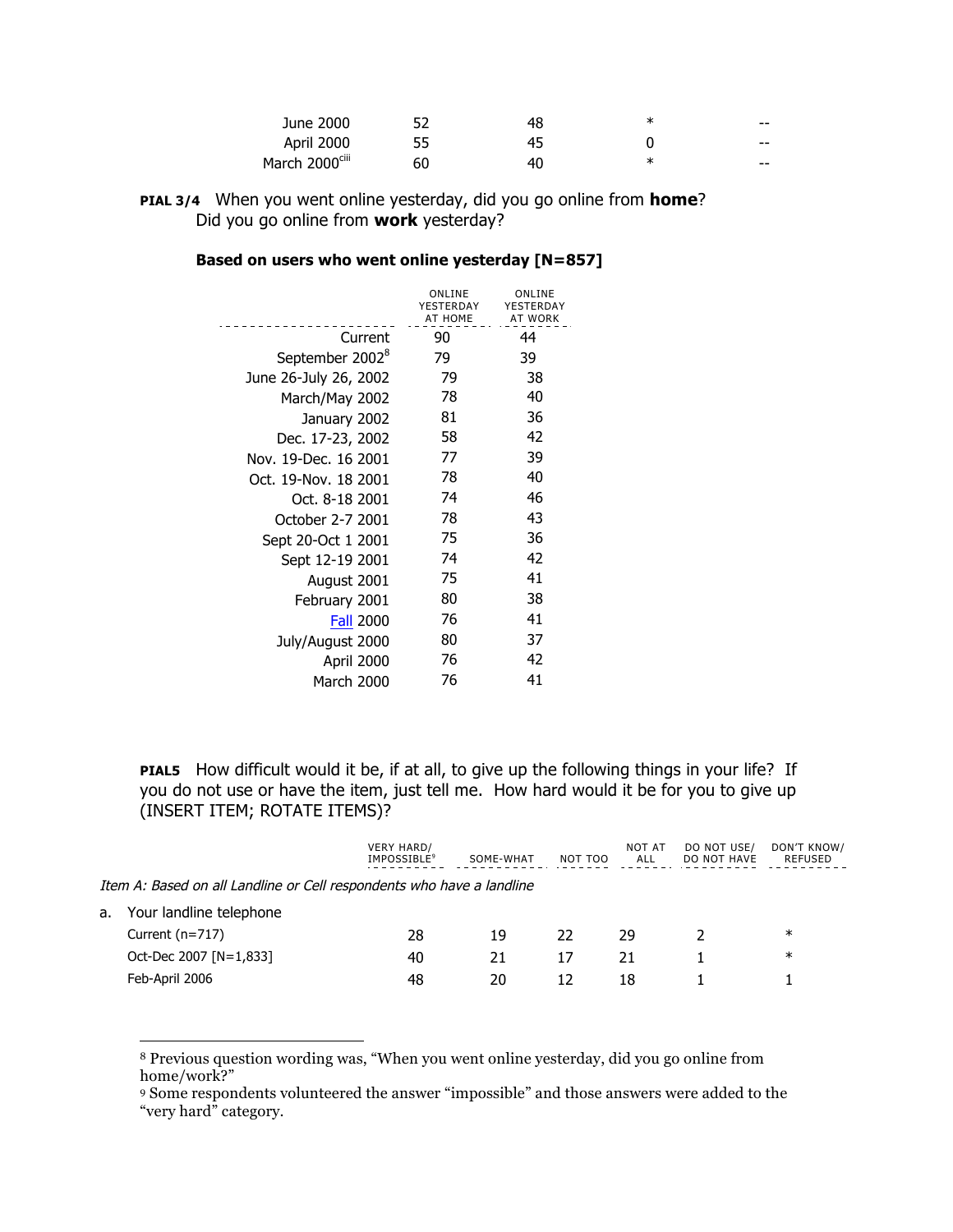|    | March/May 2002 <sup>10</sup>                               | 60 | 21 | $\overline{7}$ | 11 | $\ast$         | 1      |
|----|------------------------------------------------------------|----|----|----------------|----|----------------|--------|
| b. | Your television                                            |    |    |                |    |                |        |
|    | Current (n=1006)                                           | 34 | 23 | 21             | 20 | $\ast$         | 1      |
|    | Oct-Dec 2007                                               | 43 | 24 | 15             | 16 | 1              | 1      |
|    | Feb-April 2006                                             | 44 | 26 | 14             | 15 | $\ast$         | $\ast$ |
|    | March/May 2002                                             | 38 | 31 | 13             | 17 | 1              | $\ast$ |
|    | Item C: Based on those who have a cell phone or smartphone |    |    |                |    |                |        |
| c. | Your cell phone or smartphone                              |    |    |                |    |                |        |
|    | Current <sup>11</sup> (N=928)                              | 49 | 21 | 16             | 13 |                | $\ast$ |
|    | Oct-Dec 2007 [N=1,698]                                     | 51 | 23 | 11             | 14 | $\ast$         | $\ast$ |
|    | Feb-April 2006                                             | 43 | 27 | 13             | 16 | $\ast$         | $\ast$ |
|    | Items D & E & F: Based on internet users                   |    |    |                |    |                |        |
| d. | The internet                                               |    |    |                |    |                |        |
|    | Current (N=857)                                            | 53 | 20 | 15             | 12 | 1              | $\ast$ |
|    | Oct-Dec 2007 [N=1,572]                                     | 45 | 28 | 12             | 15 | $\mathbf{1}$   | $\ast$ |
|    | Feb-April 2006 [N=2,822]                                   | 38 | 31 | 11             | 18 | $\mathbf{1}$   | $\ast$ |
|    | March/May 2002 [n= 2,259]                                  | 31 | 32 | 16             | 19 | 2              | $\ast$ |
| e. | E-mail                                                     |    |    |                |    |                |        |
|    | Current (N=857)                                            | 36 | 21 | 20             | 25 |                |        |
|    | Oct-Dec 2007                                               | 37 | 27 | 13             | 21 | $\overline{2}$ | $\ast$ |
|    | Feb-April 2006with                                         | 34 | 26 | 14             | 25 | $\mathbf{1}$   | $\ast$ |
|    | March/May 2002                                             | 32 | 28 | 15             | 22 | $\overline{2}$ | $\ast$ |
|    | f. Social media such as Facebook or<br>Twitter             |    |    |                |    |                |        |
|    | Current (N=857)                                            | 11 | 17 | 21             | 40 | 10             | $\ast$ |

**PIAL6.** Which ONE of these statements comes closest to the reason that you would find it hard to give up the internet, even if neither statement is exactly right?

Based on those who say giving up internet would be very/somewhat hard or impossible  $[n=633]$ 

| It would be very hard to give up the internet because<br>being online is ESSENTIAL to me because I NEED it for<br>my job or for another reason | 61% |
|------------------------------------------------------------------------------------------------------------------------------------------------|-----|
| It would be hard to give up the internet because I really<br>enjoy being online                                                                | 30% |
| Both equally (VOL.)                                                                                                                            | 7%  |
| <b>Neither</b>                                                                                                                                 | 1%  |

 <sup>10</sup> March/May 2002 trend asked about "your telephone." For all March/May trends cited in GAD8, "Do not use/Do not have" was a volunteered response category.

<sup>&</sup>lt;sup>11</sup> In previous surveys, question only referred to "cell phone"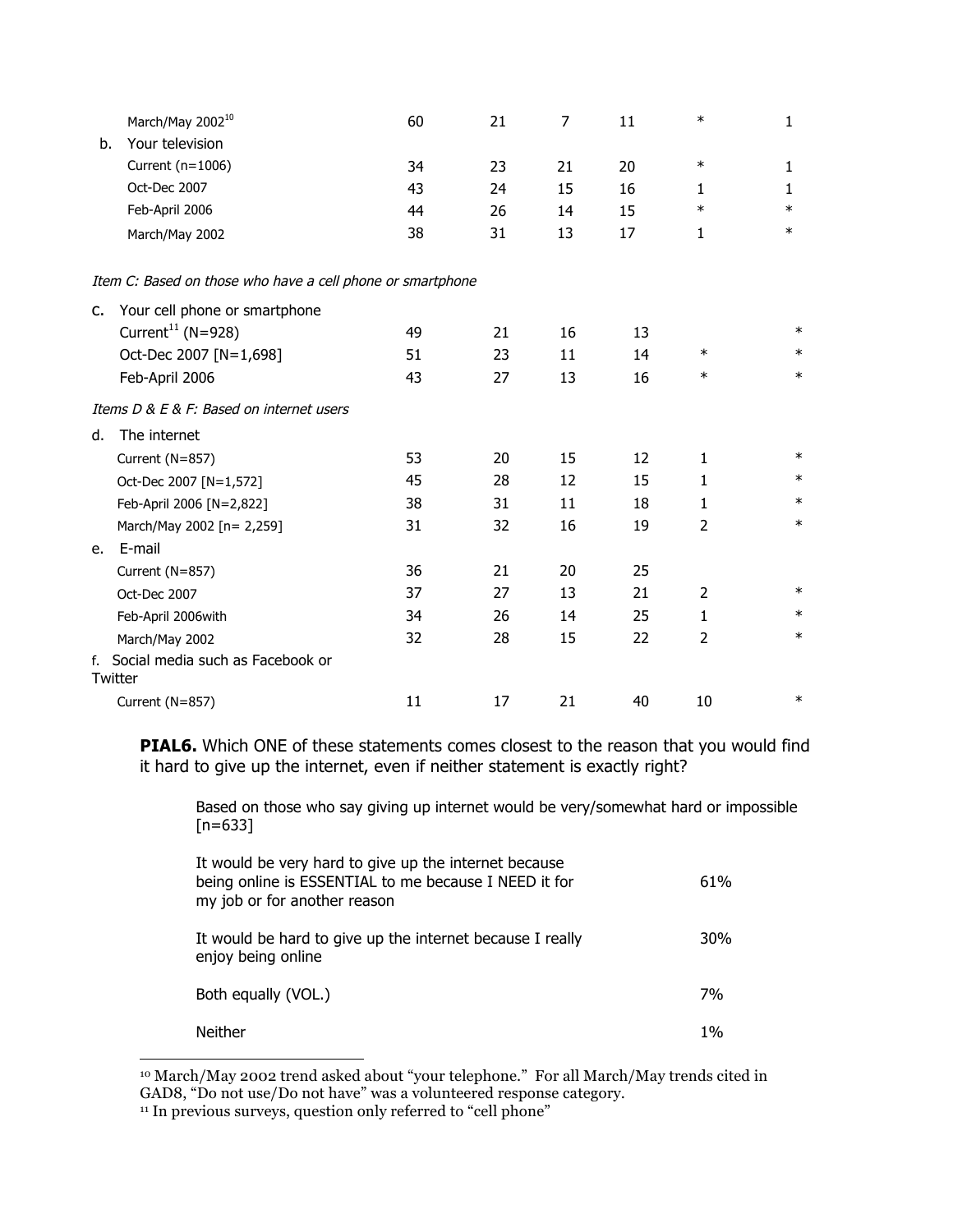$Refused$   $*$ 

**PIAL7.** Thinking back...What YEAR did you first start using the internet? Based on internet users [n=857]

| 1989 or earlier                     | 6%    |
|-------------------------------------|-------|
| 1990-1994                           | 12%   |
| 1995-1999                           | 28%   |
| 2000-2004                           | 29%   |
| 2005-2009                           | 12%   |
| 2010-2014                           | 7%    |
| For as long as I can remember (VOL) | $1\%$ |
| Don't know                          | 6%    |
| Refused                             | $1\%$ |

**PIAL8**. We're interested in the different types of experiences people have when they use the internet. Have you ever experienced any of the following things online? Have you ever...

| Based on internet users $[n=857]$                                                                                 |     |            |            |
|-------------------------------------------------------------------------------------------------------------------|-----|------------|------------|
|                                                                                                                   | Yes | No         | DK/Refused |
| a. Seen an online group come together to help a<br>person or a community solve a problem                          | 56% | 43%        | 1%         |
| b. Left an online group because the interaction became<br>too heated or members were unpleasant to one<br>another | 25% | <b>73%</b> | 2%         |
| c. Been treated unkindly or been attacked by someone online                                                       | 25% | 75%        | $\ast$     |
| d. Been treated kindly or generously by others online                                                             | 70% | 28%        | 2%         |

**PIAL9.** Thinking about your relationships in general... OVERALL, would you say that…

| Based on internet users $[n=857]$                                                         |     |
|-------------------------------------------------------------------------------------------|-----|
| Communicating online with friends and family<br>Generally strengthens those relationships | 67% |
| Communicating online with friends and family<br>Generally weakens those relationships     | 18% |
| Both equally (VOL)                                                                        | 4%  |
| Neither                                                                                   | 4%  |
| Don't communicate with friends and family online (VOL)                                    | 3%  |
| Don't know/refused                                                                        | 4%  |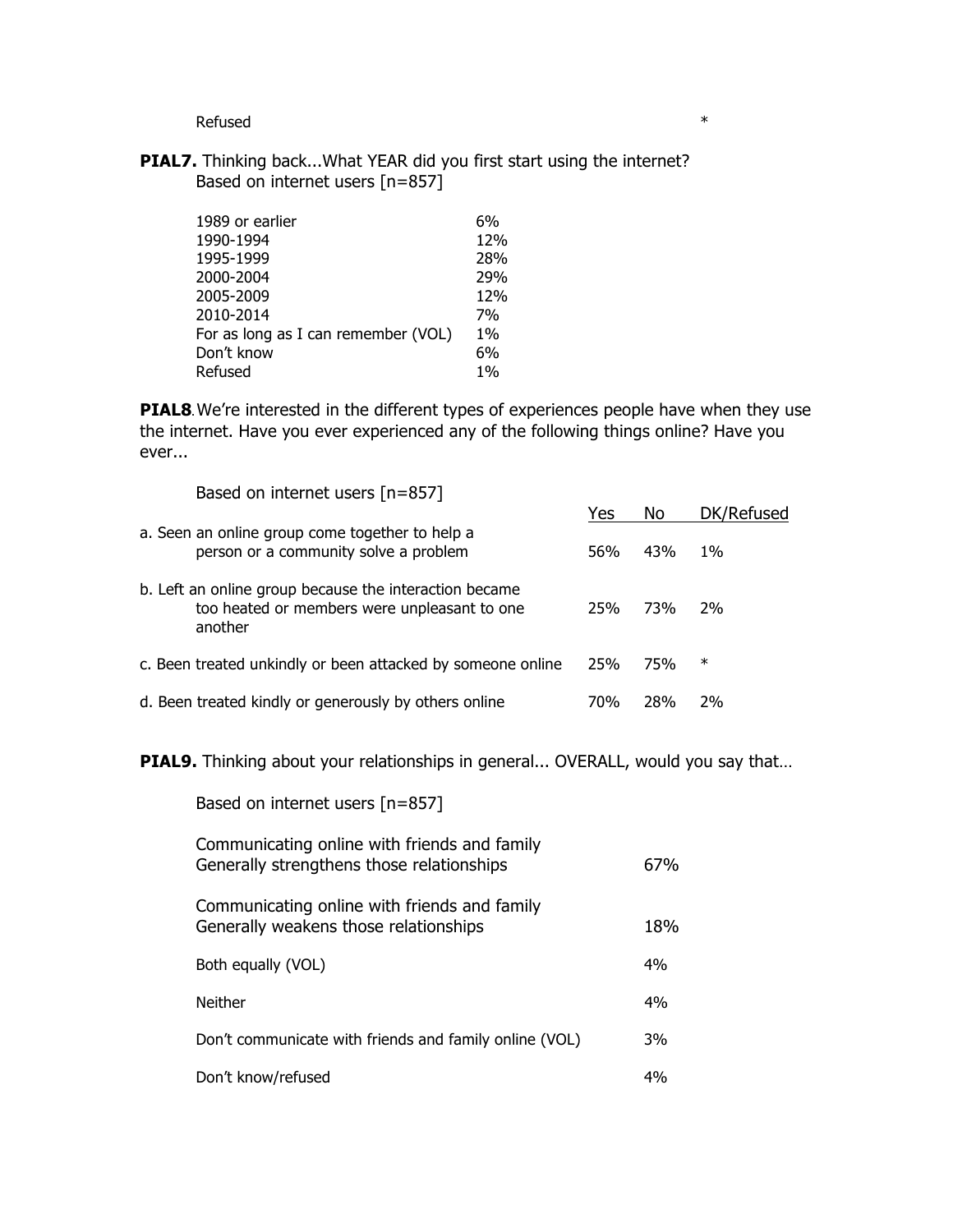**PIAL10.** Based on all of your online experiences, would you say that people you have witnessed or encountered on the internet are [ROTATE: (mostly kind) or (mostly unkind)] to each other?

Based on internet users [n=857]

| Mostly kind        | 76%   |
|--------------------|-------|
| Mostly unkind      | 13%   |
| Both equally (VOL) | 6%    |
| Neither (VOL)      | $1\%$ |
| Don't know         | 4%    |
| Refused            | $1\%$ |

**PIAL11.** Overall, when you add up all the advantages and disadvantages of the internet, would you say the internet has mostly been [ROTATE: (a GOOD thing) or (a BAD thing)] for society?

Based on internet users [n=857]

| Good thing         | 76%    |
|--------------------|--------|
| Bad thing          | 15%    |
| Some of both (VOL) | 8%     |
| Don't know         | $1\%$  |
| Refused            | $\ast$ |

**PIAL12.** How about you, personally? Overall, when you add up all the advantages and disadvantages of the internet, would you say the internet has mostly been [ROTATE IN SAME ORDER AS PIAL11: (a GOOD thing) or (a BAD thing)] for you?

Based on internet users [n=857]

| Good thing         | 90%   |
|--------------------|-------|
| Bad thing          | 6%    |
| Some of both (VOL) | 3%    |
| Don't know         | $1\%$ |
| Refused            | ж     |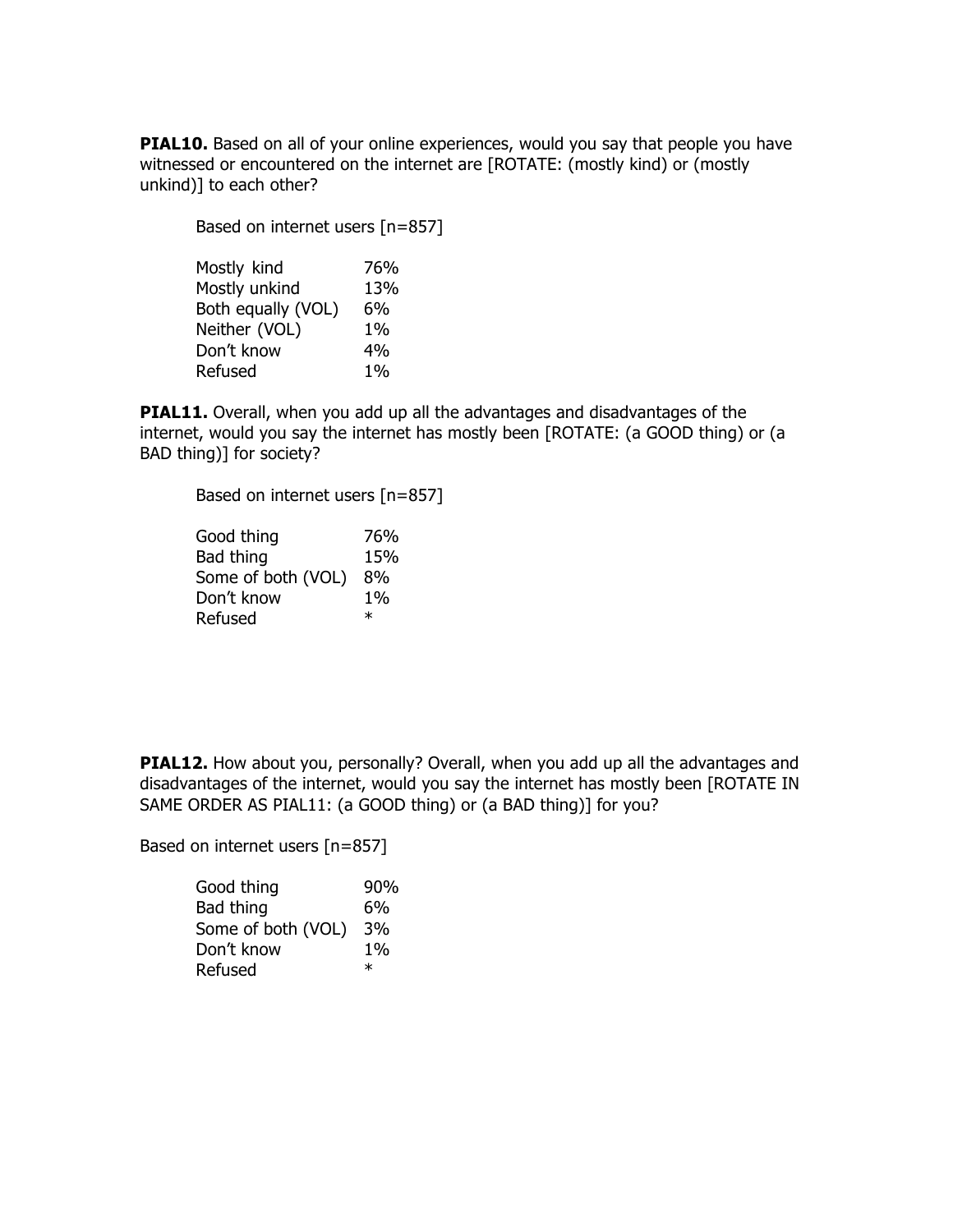## *Methods*

 $\overline{\phantom{a}}$ 

This survey is based on telephone interviews with a nationally representative sample of 1,006 adults living in the continental United States. Telephone interviews were conducted by landline (502) and cell phone (504, including 288 without a landline phone). The survey was conducted by Princeton Survey Research Associates International (PSRAI). Interviews were done in English and Spanish by Princeton Data Source from January 9 to 12, 2014. Statistical results are weighted to correct known demographic discrepancies. The margin of sampling error for the complete set of weighted data is  $\pm$  3.5 percentage points.

 $V$ <sup>i</sup> February 2007 trends based on daily tracking survey conducted February 15-March 7, 2007 [N=2,200].

 $\overline{X}$  August 2006 trends based on daily tracking survey, conducted August 1-31, 2006 [N=2,928].

 $x^{x}$  January 2005 trends based on daily tracking survey conducted Jan. 13-Feb.9, 2005 [N=2,201].

xviii February 2004 trends based on daily tracking survey conducted February 3-March 1, 2004 [N=2,204].

xix November 2003 trends based on daily tracking survey conducted November 18-December 14, 2003 [N=2,013].

i November 2008 trends based on the Post-Election 2008 Tracking survey, conducted November 20- December 4, 2008 [N=2,254].

ii August 2008 trends based on the August Tracking 2008 survey, conducted August 12-31, 2008 [N=2,251].

 $\text{I}^{\text{III}}$  May 2008 trends based on the Spring Tracking 2008 survey, conducted April 8-May 11, 2008 [N=2,251].

iv December 2007 trends based on the Annual Gadgets survey, conducted October 24-December 2, 2007 [N=2,054, including 500 cell phone interviews].

<sup>v</sup> September 2007 trends based on the Consumer Choice survey, conducted August 3-September 5, 2007 [N=2,400, oversample of 129 cell phone interviews].

vii December 2006 trends based on daily tracking survey, conducted November 30 - December 30, 2006 [N=2,373].

viii November 2006 trends based on Post-Election tracking survey, conducted Nov. 8-Dec. 4, 2006 [N=2,562]. This includes an RDD sample [N=2,362] and a cell phone only sample [N=200]. Results reflect combined samples, where applicable.

<sup>x</sup> February 2006 trends based on the Exploratorium Survey, conducted Jan. 9-Feb. 6, 2006 [N=2,000].

 $x$ <sup>xi</sup> December 2005 trends based on daily tracking survey conducted Nov. 29-Dec. 31, 2005 [N=3,011].

xii September 2005 trends based on daily tracking survey conducted Sept. 14-Oct.13, 2005 [N=2,251].

xiii February 2005 trends based on daily tracking survey conducted Feb. 21-March 21, 2005 [N=2,201].

 $\frac{x}{x}$  November 23-30, 2004 trends based on the November 2004 Activity Tracking Survey, conducted November 23-30, 2004 [N=914].

xvi November 2004 trends based on the November Post-Election Tracking Survey, conducted Nov 4-Nov 22, 2004 [N=2,200].

<sup>&</sup>lt;sup>xvii</sup> June 2004 trends based on daily tracking survey conducted May 14-June 17, 2004 [N=2,200].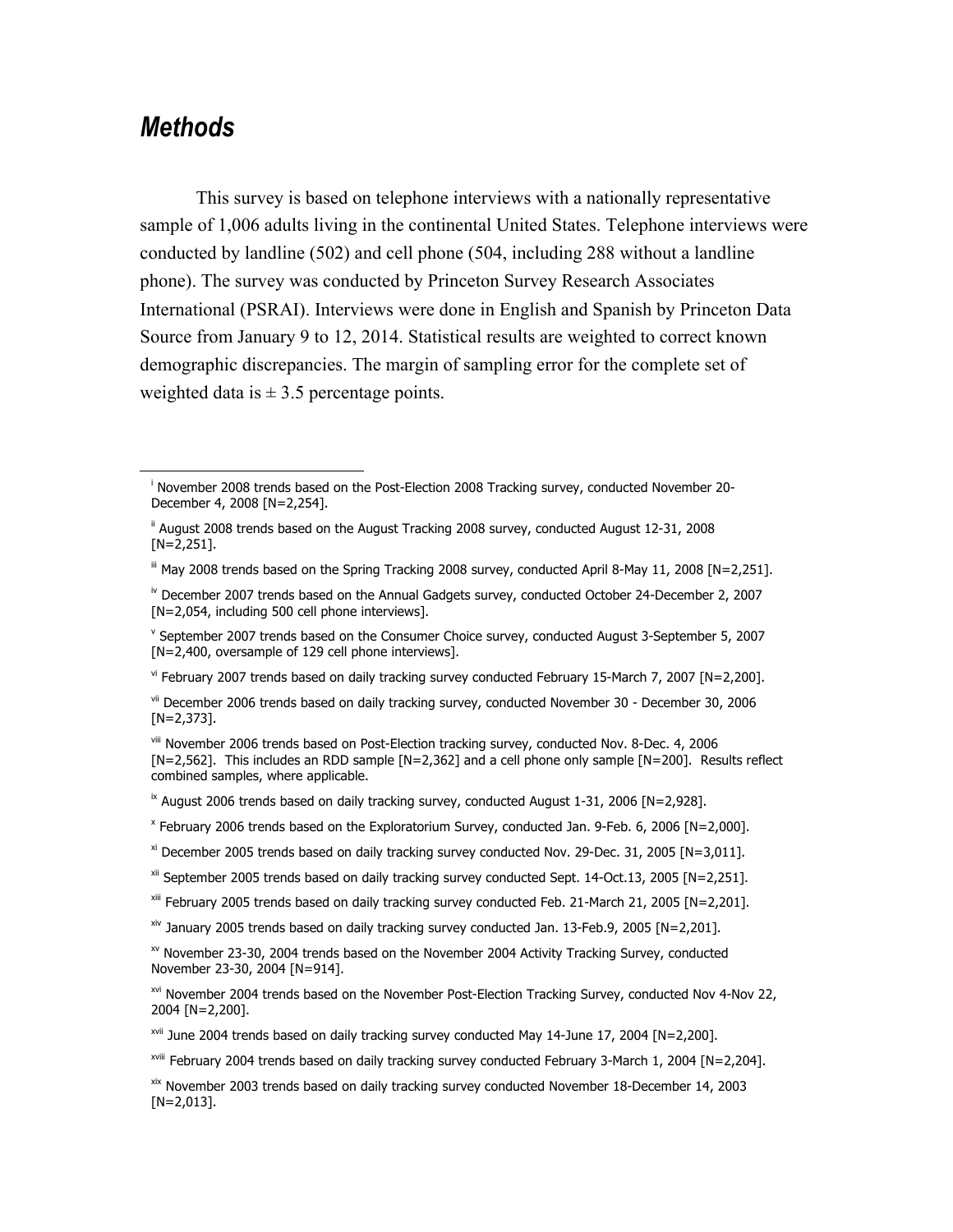$\text{X}$  August 2003 trends based on 'E-Government' survey conducted June 25-August 3, 2003 [N=2,925].

 $\frac{xxi}{x}$  May 2003 trends based on daily tracking survey conducted April 29-May 20, 2003 [N=1,632].

 $\overline{\phantom{a}}$ 

 $\frac{x}{x}$ <sup>xxii</sup> March 3-11, 2003 trends based on daily tracking survey conducted March 3-11, 2003 [N=743].

xxiii February 2003 trends based on daily tracking survey conducted February 12-March 2, 2003 [N=1,611].

 $\frac{xxiv}{x}$  December 2002 trends based on daily tracking survey conducted Nov. 25–Dec. 22, 2002 [N=2,038].

xxv November 2002 trends based on daily tracking survey conducted October 28-November 24, 2002  $[N=2,745]$ .

xxvi October 2002 trends based on daily tracking survey conducted October 7-27, 2002 [N=1,677].

xxvii September 2002 trends based on daily tracking survey conducted September 9-October 6, 2002 [N=2,092].

 $x_{x}$ <sup>xxviii</sup> July 2002 trends based on 'Sept.  $11^{th}$ -The Impact Online' survey conducted June 26-July 26, 2002 [N=2,501].

xxix January 2002 trends based on a daily tracking survey conducted January 3-31, 2002.

 $\frac{1}{2}$  December 2001 trends represent a total tracking period of December 1-23, 2001 [N=3,214]. This tracking period based on daily tracking surveys conducted December 17-23, 2001 and November 19-Dec

 $x\alpha i$  November 2001 trends represent a total tracking period of November 1-30, 2001 [N=2,119]. This tracking period based on daily tracking surveys conducted October 19 – November 18, 2001 and November 19 – December 16, 2001.

xxxii October 2001 trends represent a total tracking period of October 1-31, 2001 [N=1,924]. This tracking period based on daily tracking surveys conducted September 20 – October 1, 2001, October 2-7, 2001, October 8-18, 2001, and October 19 – November 18, 2001.

xxxiii September 2001 trends represent a total tracking period of September 1-30, 2001 [N=742]. This tracking period based on daily tracking surveys conducted August 13-September 10, 2001, September 12- 19, 2001 and September 20 – October 1, 2001.

<sup>xxxiv August 2001 trends</sup> represent a total tracking period of August 13-31, 2001 <sup>[N=</sup>1,505<sup>].</sup> This tracking period <sup>based</sup> on a daily tracking survey conducted August 13-September 10, 2001.

 $\frac{x}{x}$  February 2001 trends based on a daily tracking survey conducted February 1, 2001-March 1, 2001  $[N=2,096]$ .

 $\frac{x}{x}$ <sup>2000</sup> trend<sup>s based on a daily tracking survey conducted December 2–<sup>22, 2000</sup> [N=2,383].</sup>

 $x_{\text{exv}}$  November 2000 trend<sup>s based on a daily tracking survey conducted Nov<sup>ember 2, 2000</sup> – December 1 [N=6,322].</sup>

xxxviii October 2000 trend<sup>s based on a daily tracking survey conducted October 2<sup>-</sup> Nov<sup>ember</sup> 1<sup>, 2000</sup> [N=3,336].</sup>

xxxix September 2000 trend<sup>s based on a daily tracking survey conducted September 15 - October 1, 2000 [N=1,302].</sup>

 $x$  August 2000 trends based on a daily tracking survey conducted July 24 – August 20, 2000 [N=2,109].

 $x$ <sup>ii</sup> June 2000 trends based on a daily tracking survey conducted May 2 – June 30, 2000 [N=4,606].

 $x$ <sup>xii</sup> April 2000 figures based on a daily tracking survey conducted April  $1 -$  May 1, 2000 [N=2,503].

xliii December 2012 trends based on the 2012 Post-Election Tracking Survey, conducted November 14–December 9, 2012 [N=2,261, including 908 cell phone interviews].

 $x$ liv November 2012 trends based on the Gates Library Services Survey, conducted October 15 – November 10, 2012 among those age **16 or older** [N=2,252, including 1,125 cell phone interviews].

 $x^{1/2}$  August 2012 trends based on the "Civic Engagement Tracking Survey" conducted July 16–August 7, 2012 [N=2,253, including 900 cell phone interviews].

xlvi January 2011 trends based on the Pew Internet Project/Project for Excellence in Journalism/Knight Foundation "Local News survey," conducted January 12-25, 2011 [N=2,251, including 750 cell phone interviews].

xlvii December 2010 trends based on the Social Side of the Internet survey, conducted November 23–December 21, 2010 [N=2,303, including 748 cell phone interviews].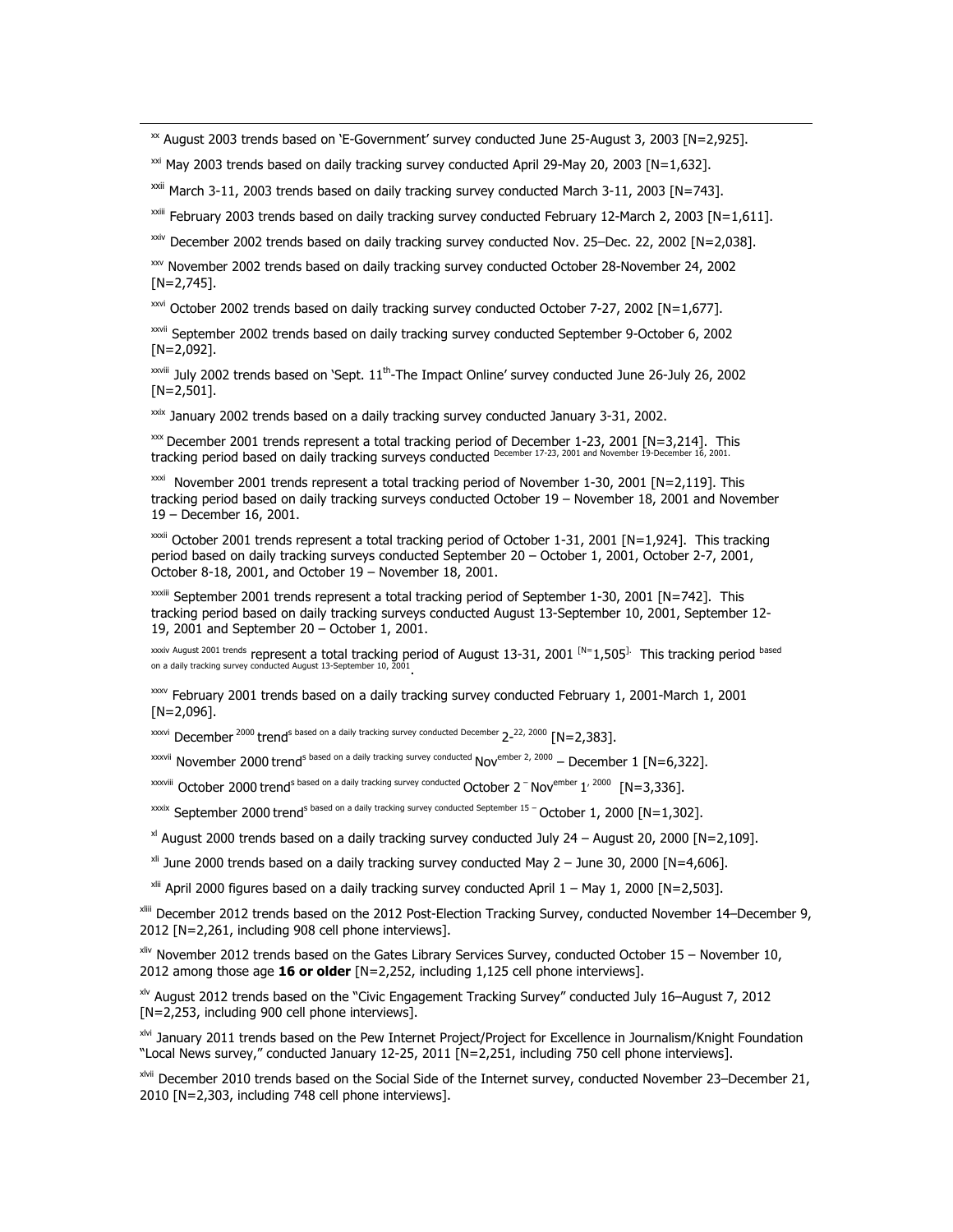xlviii November 2010 trends based on the Post-Election Tracking Survey 2010, conducted November 3-24, 2010 [N=2,257, including 755 cell phone interviews].

 $\overline{\phantom{a}}$ 

xlix January 2010 trends based on the Online News survey, conducted December 28, 2009 – January 19, 2010 [N=2,259, including 562 cell phone interviews].

l December 2009 trends based on the Fall Tracking "E-Government" survey, conducted November 30 – December 27, 2009 [N=2,258, including 565 cell phone interviews].

<sup>ii</sup> November 2008 trends based on the Post-Election 2008 Tracking survey, conducted November 20-December 4, 2008 [N=2,254].

 $\text{ln}$  August 2008 trends based on the August Tracking 2008 survey, conducted August 12-31, 2008 [N=2,251].

liii July 2008 trends based on the Personal Networks and Community survey, conducted July 9-August 10, 2008 [N=2,512, including 505 cell phone interviews]

 $\frac{1}{2}$ <sup>iv</sup> May 2008 trends based on the Spring Tracking 2008 survey, conducted April 8-May 11, 2008 [N=2,251].

 $\textsuperscript{b}$  April 2008 trends based on the Networked Workers survey, conducted March 27-April 14, 2008. Most questions were asked only of full- or part-time workers [N=1,000], but trend results shown here reflect the total sample [N=2,134].

 $\mathrm{^{M}}$  January 2008 trends based on the Networked Families survey, conducted December 13, 2007-January 13, 2008 [N=2,252].

lvii December 2007 trends based on the Annual Gadgets survey, conducted October 24-December 2, 2007 [N=2,054, including 500 cell phone interviews].

lviii September 2007 trends based on the Consumer Choice survey, conducted August 3-September 5, 2007 [N=2,400, oversample of 129 cell phone users].

 $\frac{1}{2}$  February 2007 trends based on daily tracking survey conducted February 15-March 7, 2007 [N=2,200].

 $\mathrm{I}^{\mathrm{k}}$  December 2006 trends based on daily tracking survey, conducted November 30 - December 30, 2006 [N=2,373].

 $\frac{1}{N}$  November 2006 trends based on Post-Election tracking survey, conducted Nov. 8-Dec. 4, 2006 [N=2,562]. This includes an RDD sample [N=2,362] and a cell phone only sample [N=200]. Results reflect combined samples, where applicable.

 $\frac{1}{N}$  August 2006 trends based on daily tracking survey, conducted August 1-31, 2006 [N=2,928].

 $\frac{\text{b}}{\text{m}}$  April 2006 trends based on the Annual Gadgets survey, conducted Feb. 15-Apr. 6, 2006 [N=4,001].

 $\frac{1}{N}$  February 2006 trends based on the Exploratorium Survey, conducted Jan. 9-Feb. 6, 2006 [N=2,000].

 $\frac{b}{v}$  December 2005 trends based on daily tracking survey conducted Nov. 29-Dec. 31, 2005 [N=3,011].

 $\frac{1}{2}$  September 2005 trends based on daily tracking survey conducted Sept. 14-Oct.13, 2005 [N=2,251].

<sup>lxvii</sup> June 2005 trends based on the Spyware Survey, conducted May 4-June 7, 2005 [N=2,001].

lxviii February 2005 trends based on daily tracking survey conducted Feb. 21-March 21, 2005 [N=2,201].

 $\frac{1}{x}$  January 2005 trends based on daily tracking survey conducted Jan. 13-Feb.9, 2005 [N=2,201].

lxx November 23-30, 2004 trends based on the November 2004 Activity Tracking Survey, conducted November 23-30, 2004 [N=914].

<sup>lxxi</sup> November 2004 trends based on the November Post-Election Tracking Survey, conducted Nov 4-Nov 22, 2004 [N=2,200].

<sup>lxxii</sup> July 2004 trends based on the "Selective Exposure" survey, conducted June 14-July 3, 2004 [N=1,510].

 $\frac{1}{2}$  June 2004 trends based on daily tracking survey conducted May 14-June 17, 2004 [N=2,200].

 $\frac{\text{box}}{\text{box}}$  March 2004 trends based on "Weak Ties" survey conducted February 17-March 17, 2004 [N=2,200].

 $\frac{b x v}{c}$  February 2004 trends based on daily tracking survey conducted February 3-March 1, 2004 [N=2,204].

lxxvi November 2003 trends based on daily tracking survey conducted November 18-December 14, 2003 [N=2,013].